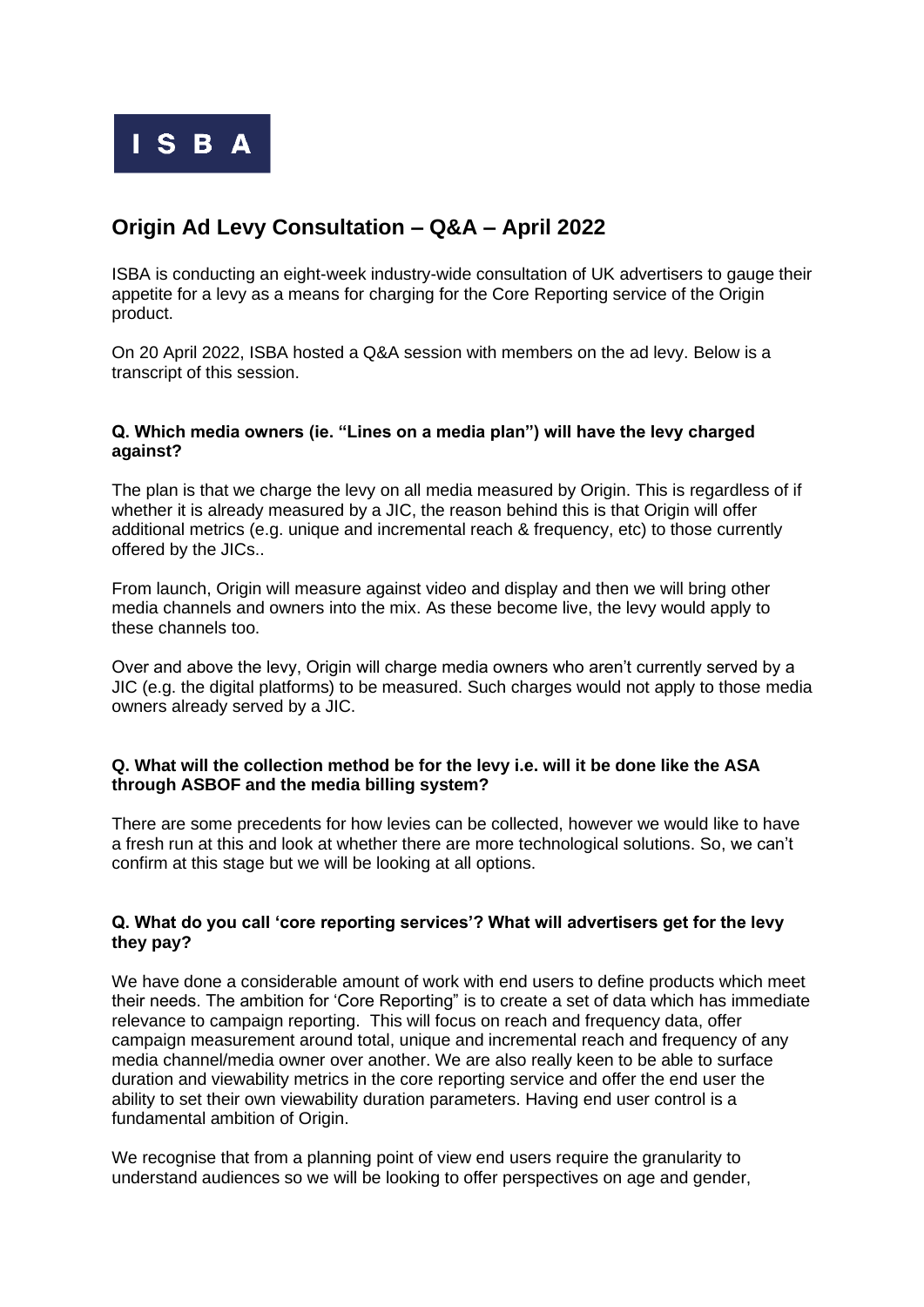household composition etc to understand and give a sense of how those impact on metrics across different elements of the campaign.

We will also offer a more advanced reporting service. This will have additional granularity, e.g.more detailed information on audiences, and highlight the devices and screen types they are using.

It really important that these core services have value and get traction and we are still working with our stakeholders to nail down the specifications.

### **Q. Will there be any broader reporting at an industry level, beyond the levy payers and other supporters?**

It's still to be agreed, we are still working on who gets to see what data from the service. The ambition is to do some sort of meta-analysis so we can report back on macro trends that don't impinge on commercial confidence but do provide insights back to the wider industry.

We would also hope to provide end users with benchmarks that they can compare their results with.

## **Q. If an advertiser opts out, will they still be allowed access/use Origin?**

The thinking at the moment is that there would be some sort of ratecard but the pricing would incentivise paying a levy rather than not.

The guiding assumption 'you don't pay, you don't get' seems sensible, but we do want to make this as accessible and democratised as possible. We are trying to create the right incentives.

#### **Q. Presumably the measurement is intended to be alive for years and contract(s) for measurement will be issued. How will ISBA give research organisations comfort that the funds will be raised over the long term?**

Clearly the levy is one funding component, another component will come from platforms and publishers. We have been working to create mechanisms in our governance to ensure contract liabilities are covered.

### **Q. Does full campaign measurement require tagging only of the ad creative or does it (also) require tagging of the content by the publisher/platform on which the ad is delivered?**

The short answer is no - it's an ads-first solution but there are opportunities if we want to understand more about context to add that in the reporting of the ad itself. Reporting back on the content itself is part of the WFA north star, and we aim to deliver on this in due course. One of the things we will be looking at is can we enrich the impression data.

The second element about content is that it's likely going to come from a different measurement stream, it's likely that the methodology will be slightly different.

#### **Q. Is there a session planned to get more insights on the methodology? Single-source across different channels is a challenge itself?**

If you require a full briefing on Origin please [contact Phil](mailto:PhilS@isba.org.uk) or [Bobi.](mailto:BobiC@isba.org.uk) A deck is [available here](https://www.isba.org.uk/system/files/media/documents/2022-03/Industry%20Consultation%20-%20Origin%20Levy.pdf) which has more background